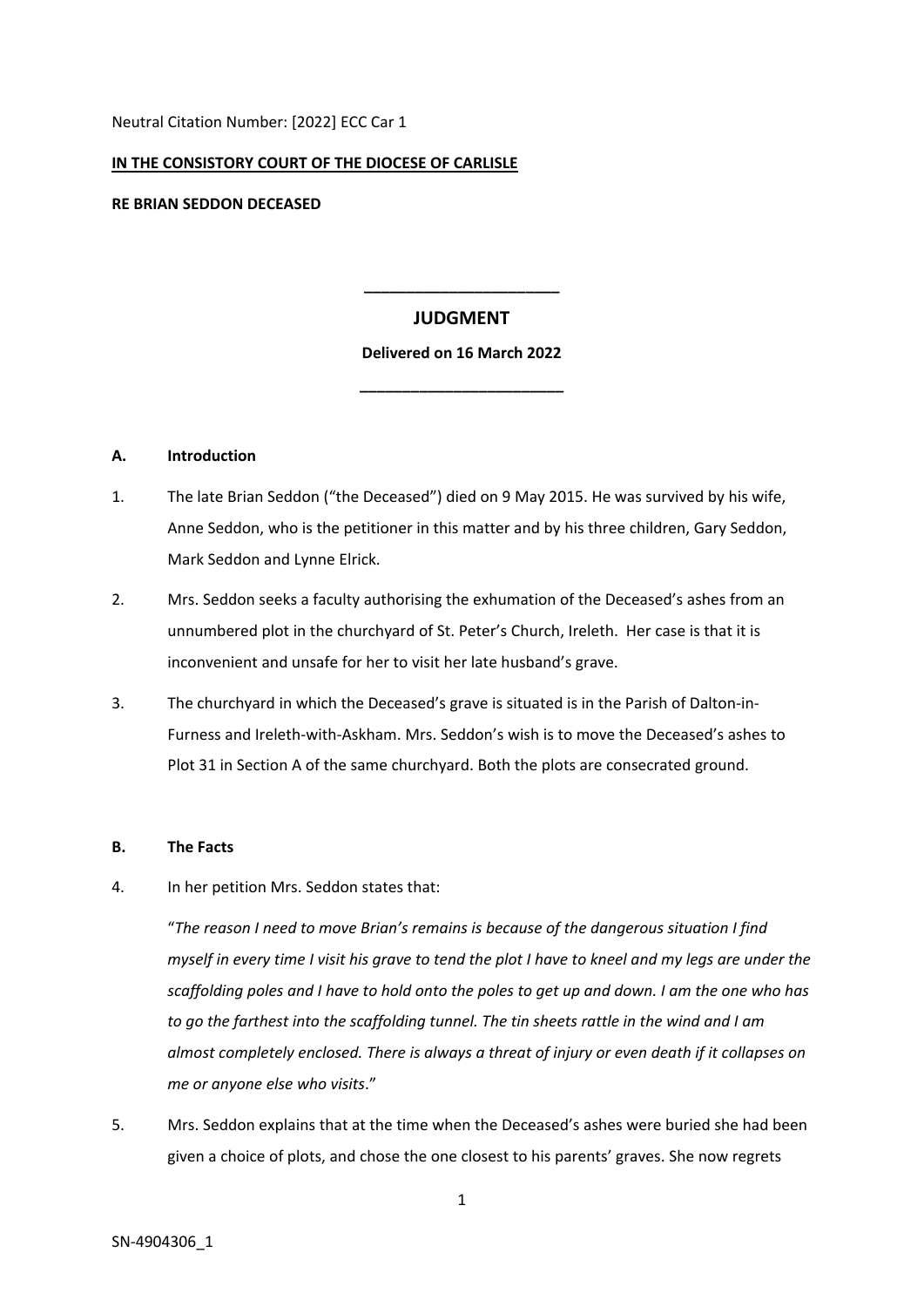that choice and observes that the scaffolding she mentions now separates the Deceased's grave from his parents'.

- 6. Mrs. Seddon's case therefore focuses on the difficulties presented by the scaffolding around both the Deceased's grave and the approach to it.
- 7. Mrs. Seddon supports her petition by reference to an article in the local newspaper, "*The Mail*", dated 29 November 2021. It refers to serious, and apparently long-running, problems with the roof at St. Peter's Church, and states "*The 186-year-old church was near to collapse after the roof coping stones slipped out of place last week*". Fortunately, the same article reports that the parish was able quickly to secure the position so that the building was kept "*waterproof and safe*".
- 8. Mrs. Seddon's petition is supported by her three children. She also produces a letter dated 28 November 2021 from the Funeral Director who was responsible for interring the Deceased's ashes. He confirms that the casket used was made of solid oak and ought, in his view, to "*last for a good number of years*". He also observes that at the time of burial the ground was "*in good order and was free draining*".
- 9. The petition is also unanimously supported by the Parochial Church Council. *Mrs. Seddon's Further Evidence*
- 10. Mrs. Seddon has assisted me by answering certain written questions I put to her. She describes, by reference to photographs, the "*extremely difficult situation I have to endure every time I visit*". She is concerned that the route to the Deceased's grave has become quite muddy, and she is worried she may slip and break a bone. She confirms that there is only one route leading to the Deceased's grave: being that running under the scaffolding.
- 11. The photographs I have seen show scaffolding around the corner of the church. They also show the route under that scaffolding that leads to the Deceased's grave, which is situated at or near that corner. There is a horizontal run of scaffolding poles at approximately knee height. Those poles are to the left of the route Mrs. Seddon takes as she approaches her husband's grave.
- 12. There are other scaffolding poles to the right. They are vertical, and close to the wall of the church.
- 13. Above the route to the grave is a horizontal run of what looks like wooden scaffolding planks, at a little over head height.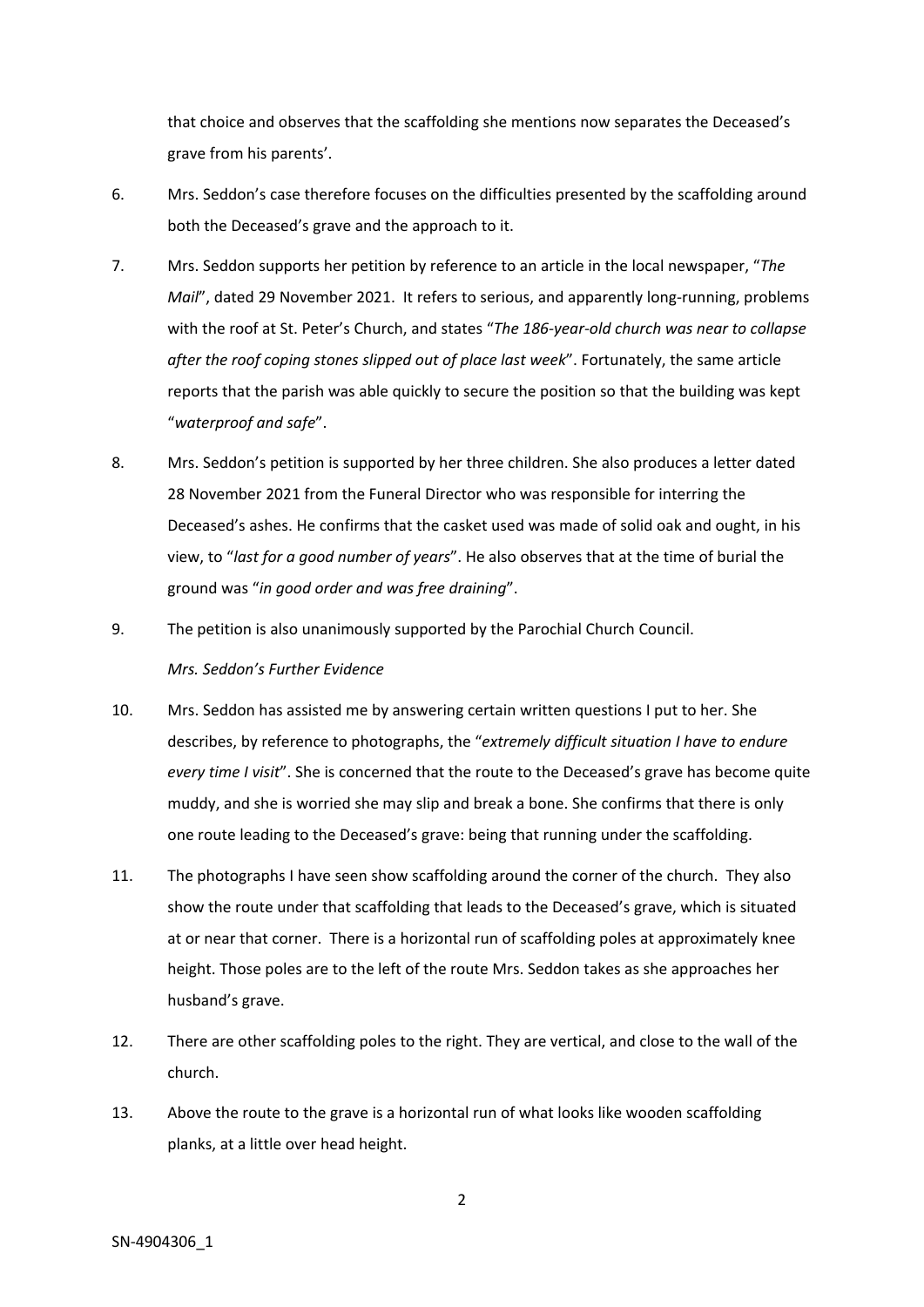14. The overall effect of the scaffolding is to constrict the width of the path leading to the grave. Repeated walking over the same narrow path doubtless causes it to become muddy in wet weather. Mrs. Seddon is obliged to walk over the same, narrow, route on each visit, and the corrugated sheet metal surround to the scaffolding means that the ground is not exposed to the drying effects of the wind.

*Evidence from the PCC*

- 15. I have also had a response to certain questions I put to the PCC, namely:
	- (a) Who erected the scaffolding in question, when and why?
	- (b) When is it presently anticipated that the scaffolding will be removed?
	- (c) Does the PCC consider it is currently safe for Mrs. Seddon to visit her late husband's grave and, if not, what measures are to be taken so as to make it safe for her and others to do so? and
	- (d) Whether it would be possible to rearrange the scaffolding in order to facilitate Mrs. Seddon (and perhaps others) visiting graves and if not, why not?
- 16. The (undated, unsigned) response from the PCC reads:
	- (a) "*The scaffolding was erected in November 2019 by Cumbria Design Scaffolding after advice from the architect, when the coping stones at that corner of the church roof were showing signs of movement. These had been kept an eye on for many years and at that point had moved significantly. The architect advised to secure the Roof and therefore the church scaffolding was erected to provide support*."
	- (b) "*For the safety of the building and others the scaffolding can only be removed when the work is done. The work can only be done when funds are available. At the moment St Peter's is paying off a loan for other building works and because of the pandemic fundraising has been very limited. After payment of the initial fee for erecting the scaffolding which covered the first year, the cost of the scaffolding is £82 per week plus VAT so we don't want it up there for longer than it needs to be. At present the charge for scaffolding is being billed but not paid (on agreement with the scaffolding company).*"
	- (c) "*When the scaffolding was erected we wrote to all the parties affected by the scaffolding explaining what was happening. We had instructed the scaffolding company to make safe access to the cremated remain plots that were covered by the scaffolding. At the present moment because the scaffolding is slightly enclosed the ground is very muddy but when it is dry Mrs Seddon will be able to visit the grave*."

3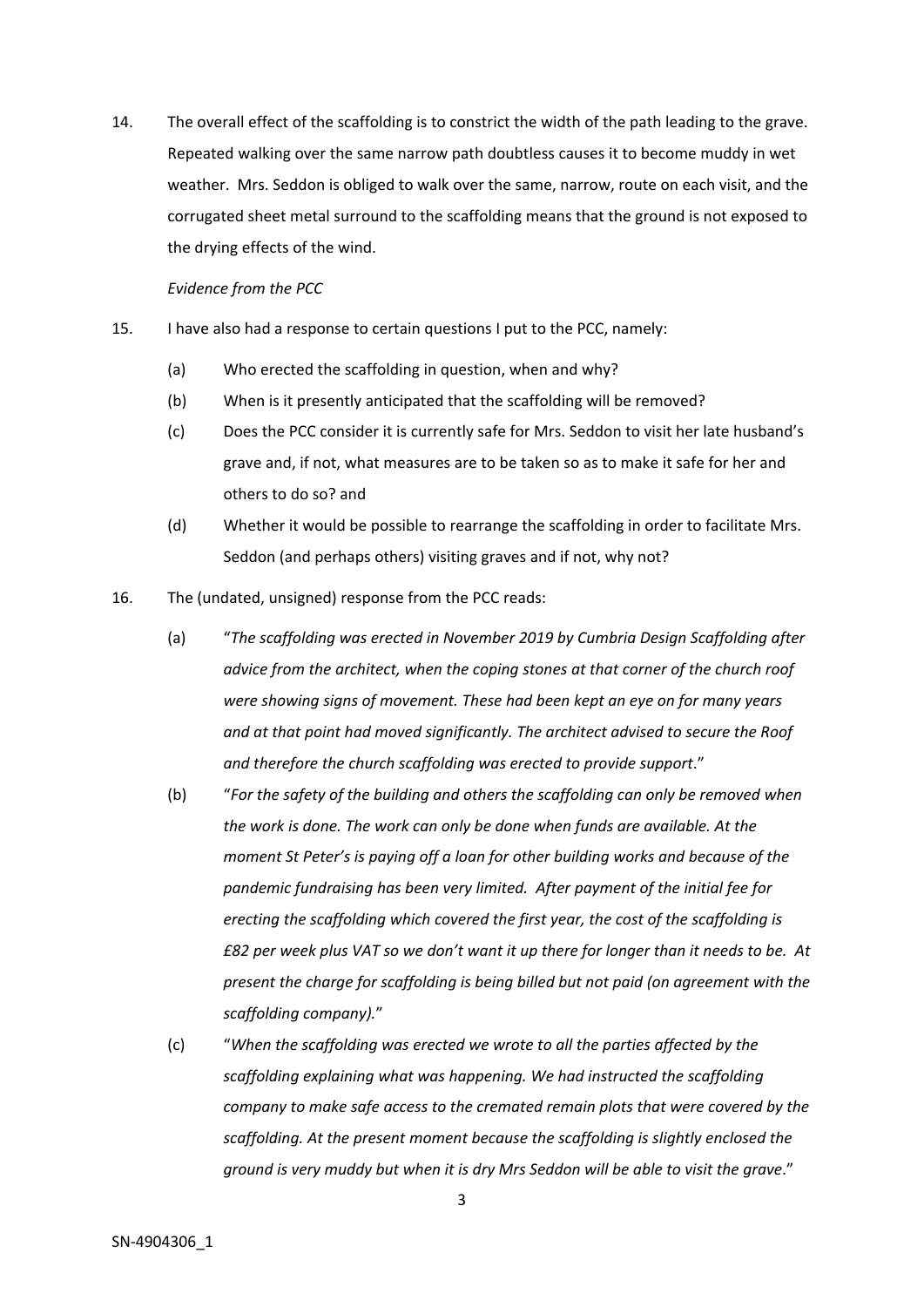- (d) "*This is not possible because the graves in that area are directly under the place where the coping stones are moving*."
- 17. I am sorry that the PCC was not able to give a direct answer to my third question: as to Mrs. Seddon's safety in visiting her late husband's grave. Nonetheless, from the fact that the PCC does not identify any immediate measures it proposes in order to make it safe for her to visit, I approach the matter on the basis that the PCC's written response amounts, in effect, to its assurance that it considers it was safe (albeit inconvenient) for Mrs. Seddon to come and go under the scaffolding at the date of that written response. Had the position been otherwise I would have expected the PCC candidly to say so.
- 18. I also note that the PCC describes how it acted on the advice of its retained architect in erecting the scaffolding. In other words, it took, and acted on, appropriate professional advice. It seems clear that the purpose of the scaffolding was as an expedient to ensure the continued integrity of the church building and the safety of visitors to the church and churchyard. I infer from this that the architect's professional advice was that the scaffolding now on site was appropriate for both of those purposes.
- 19. Furthermore, Mrs. Seddon describes meeting the local Archdeacon at the Deceased's grave in December 2021, so that he could see for himself the difficulties that she was facing.
- 20. I draw a further inference from this, to the effect that if the Archdeacon had any substantial reason to be concerned over Mrs. Seddon's safety because of the condition of the scaffolding or the church building then he would promptly have taken action one way or another to remedy the situation. I am not told that he took or directed any such action.

## *Procedural History*

21. Mrs. Seddon has confirmed that she is happy for her petition to be dealt with on the basis of her written representations and without a hearing. I consider that this is an appropriate course of action in this case, having regard to the overriding objective, and proceed accordingly under the procedure set out in Part 14 of The Faculty Jurisdiction Rules 2015 (as amended).

## **B. Law**

22. The relevant legal principles are set out the judgment of the Court of Arches in *Re Blagdon Cemetery* [2002] 3 WLR 603. From that decision it is clear that the starting point in every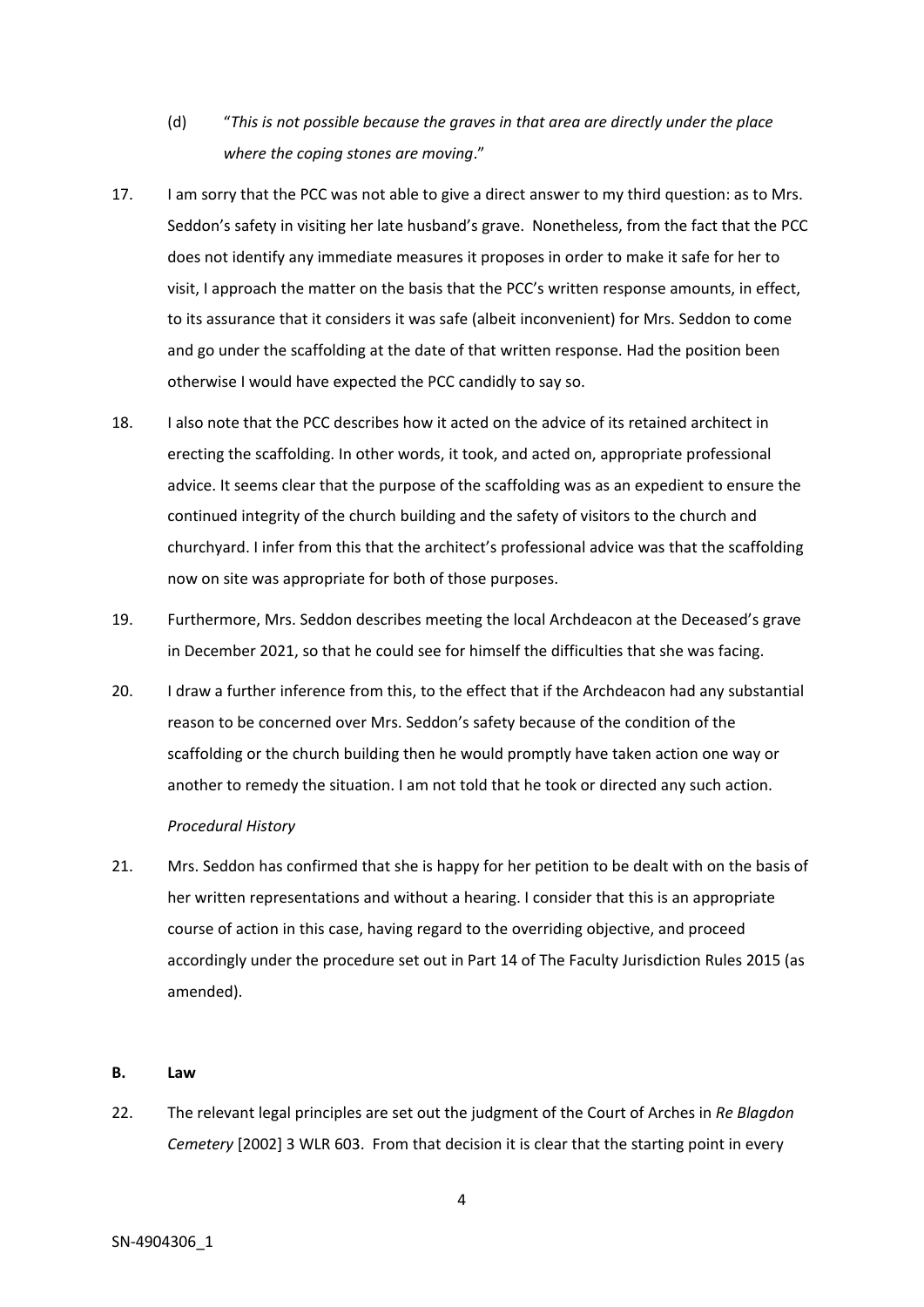case where exhumation is sought is (paragraph [33]) "*…the straightforward principle that a faculty for exhumation will only be exceptionally granted*."

- 23. The reason for this is that "*The disturbance of remains which have been placed at rest in consecrated land has only been allowed as an exception to the general presumption of permanence arising from the initial act of interment*" (paragraph [20]). The presumption of permanence of Christian burial flows from the theological understanding that burial, or the interment of cremated remains, is to be seen as the act of committing the mortal remains of the departed into the hands of God, as represented by His Holy Church (paragraph [21]).
- 24. While the Court of Arches identified various categories of exception it stated [33] that "Whether the facts in a particular case warrant a findina that the case is to be treated as an *exception is for the chancellor to determine on the balance of probabilities*".
- 25. This is essentially a matter of discretion, and it is always (paragraph [35]) "…*for the petitioner to satisfy the consistory court that there are special circumstances in his/her case which justify the making of an exception from the norm that Christian burial, that is burial of a body or cremated remains in a consecrated churchyard or consecrated part of a local authority cemetery, is final.*"

## **C. Determination**

- 26. For these reasons, the determination of Mrs. Seddon's application engages the presumption against exhumation and the principle that a faculty for that purpose ought only to be granted in exceptional circumstances. It is for her to make a case that there are special circumstances that, on the balance of probabilities, justify an exception from the norm.
- 27. In my judgment there are three factors that must be specifically considered in this case, being (a) the difficulties presently encountered by Mrs. Seddon in visiting her late husband's grave; (b) whether it is safe for her to do so; and (c) the length of time for which it is currently anticipated those matters will continue to present Mrs. Seddon with problems.
- 28. As to the first, Mrs. Seddon's case is, essentially, that she finds it inconvenient and difficult to visit her late husband's grave because of the scaffolding around it.
- 29. In *Re Blagdon Cemetery* at paragraph 36, the Court of Arches indicated that the difficulty of a petitioner in visiting a grave because of his or her state of health, making the journey more challenging, would not be sufficient to warrant exhumation.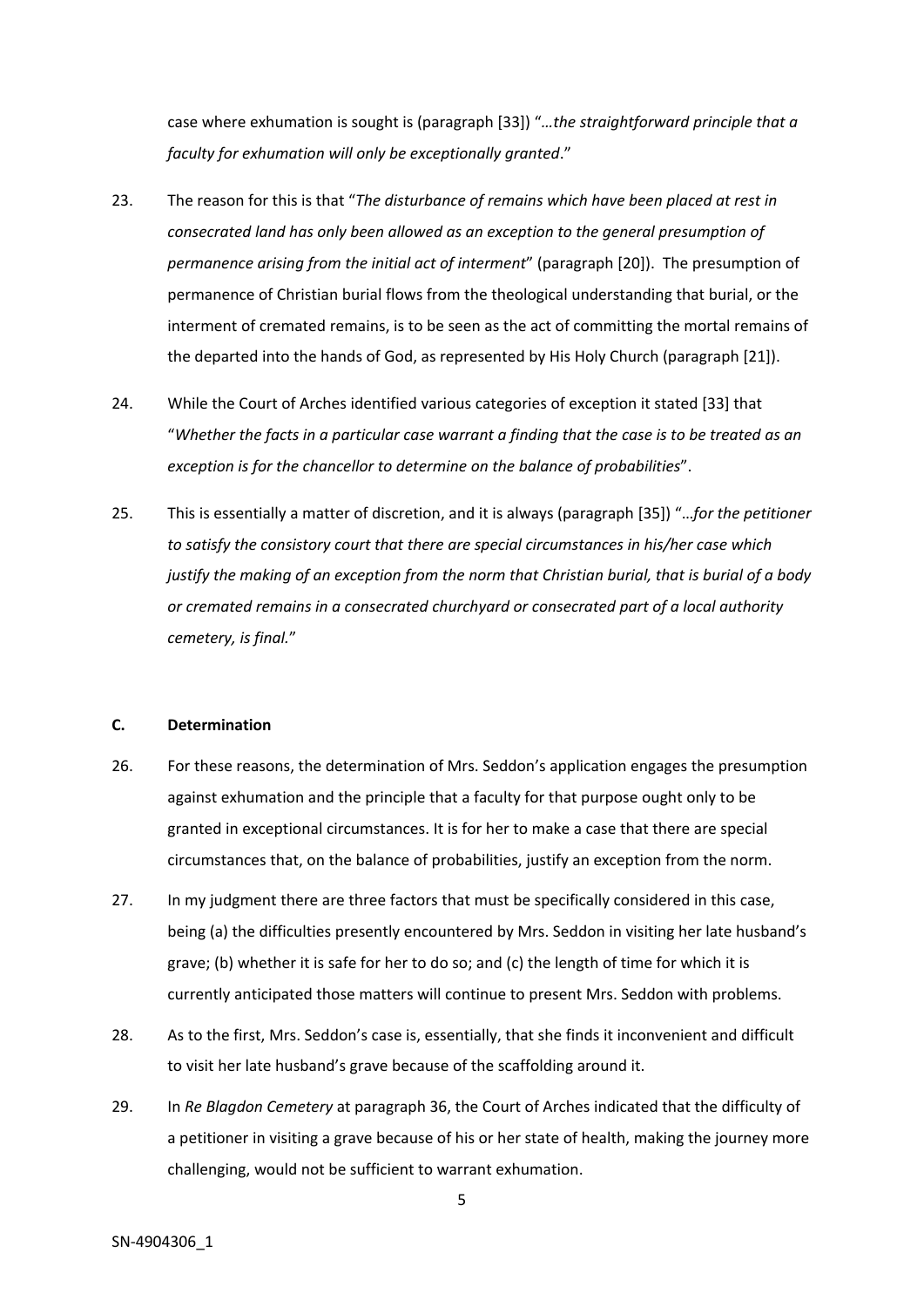- 30. That is not quite Mrs. Seddon's case, however. The difficulty for her in visiting her husband's grave is occasioned by the scaffolding around it, rather than any physical impairment of hers. She is constrained to use a muddy path, along a route with scaffolding either side, that makes it difficult for her to come and go and to tend the grave.
- 31. As to the safety of Mrs. Seddon visiting the grave, it does seem to me that if she could show that it was unsafe for her to come and go from her husband's grave then that would potentially be a very significant matter going to the exercise of my discretion. Equally, however, I would add that if that were the case then it would also be necessary to consider if the process of exhumation could itself be safely carried out.
- 32. As it is, my conclusion, on the balance of probabilities, is that Mrs. Seddon has not demonstrated that it is unsafe, as opposed to inconvenient and difficult, for her presently to visit the grave. She has put forward no evidence persuading me that the scaffolding or church building is unsafe.
- 33. On the contrary, and as I have explained, it seems to me that there are reasonably good grounds to expect that both the church building and the scaffolding around it are in a safe condition (see paragraphs 17 to 20, above). The scaffolding was put up as a measure to keep the church building from deteriorating further and to ensure safety. It was erected by specialist scaffolding contractors acting on the expert advice of an architect engaged by the PCC. There is no evidence persuading me on the balance of probabilities that the advice or work in question was incompetent, or that the scaffolding company has left the site in an unsafe state.
- 34. The third factor I have taken particularly into account is the length of time for which it is presently anticipated that the scaffolding will remain in position.
- 35. The PCC have not been able to give a precise answer to my question of it in that regard. That is because funds are not currently in place to carry out the necessary repair works.
- 36. What is clear, however, is that the PCC does not intend the scaffolding to stay permanently in place. The intention is to remove it once repairs have been done and when it is no longer necessary.
- 37. I should add that I note from the online faculty system that a petition (reference 2022- 069707) has recently been presented by the Vicar and Church Warden of the parish. It is at an early stage, and the details are not entirely clear to me, but concerns a proposal to do works to the roof at the church.

6